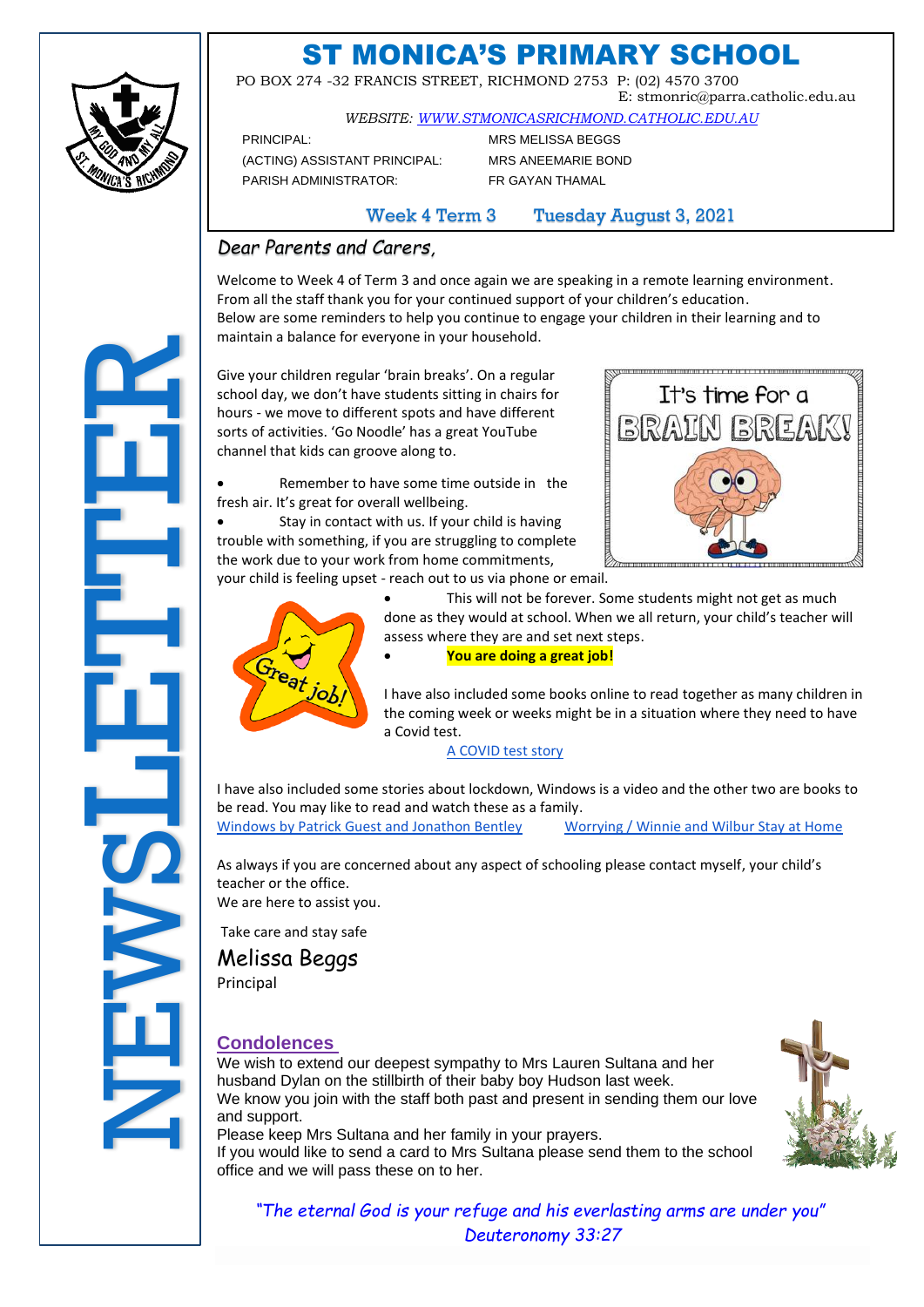

*Happy Birthday to the children who will be celebrating over the next 2 weeks .….……………*

*Abigail C-T – S2W*

## **Feast of St Mary MacKillop of the Cross**

On the 8th of August, we celebrate the feast of St Mary of the Cross Mackillop.

Many of you are very familiar with the story of Mary Mackillop and the amazing qualities she demonstrated to the people of her era. By the time of her death in 1909 she was renowned as a woman of great vision, of heroic character and outstanding holiness.

So what was so amazing about this woman?

In an interesting article written by Mary Cresp rsj she described that it was Mary's personal virtues that made her so special rather than her achievements.

This statement is worth contemplating. In a world that focuses heavily on results, financial success and position in society, sometimes the importance of being a good and decent human being, willing to show generosity, service, compassion and forgiveness is overlooked or not spoken of.

Another significant feature of Mary's life was her belief in the dignity of all humans, especially through the provision of education.

Learning about God, oneself, the world and each other, is such a powerful privilege and one that we can often take for granted in Australia. Providing quality learning experiences in the family and in the school can often help students to recognise their moral obligation to learn.

A well known saying by St Mary Mackillop that reflects this moral obligation is:

"Never see a need without doing something about it."

Her dedication to the poor and marginalised was a key element of her ministry and one that we can emulate in our own way. Allowing our children to begin to take on small responsibilities around the home and the school begins to empower them to recognize that they CAN contribute, in very significant ways, to the family, the school and society. Sometimes parents can feel that children are too young to do chores, to look after their own possessions and to take on tasks to assist them. I can understand that at times it is in fact easier to do things for them, however, imagine the seeds for service parents can sow and the sense of self efficacy that can be developed in our children, through these experiences. Self efficacy is the strength of one's belief in one's own ability to complete tasks and reach goals.

The life of St Mary Mackillop is as significant today as it was to the people of her time. She taught us that life is precious and the impact we can have on our world, is in essence, only brief. Using her wise words, "We are but travellers here", let us work together to make a positive impact on those around us each and every day.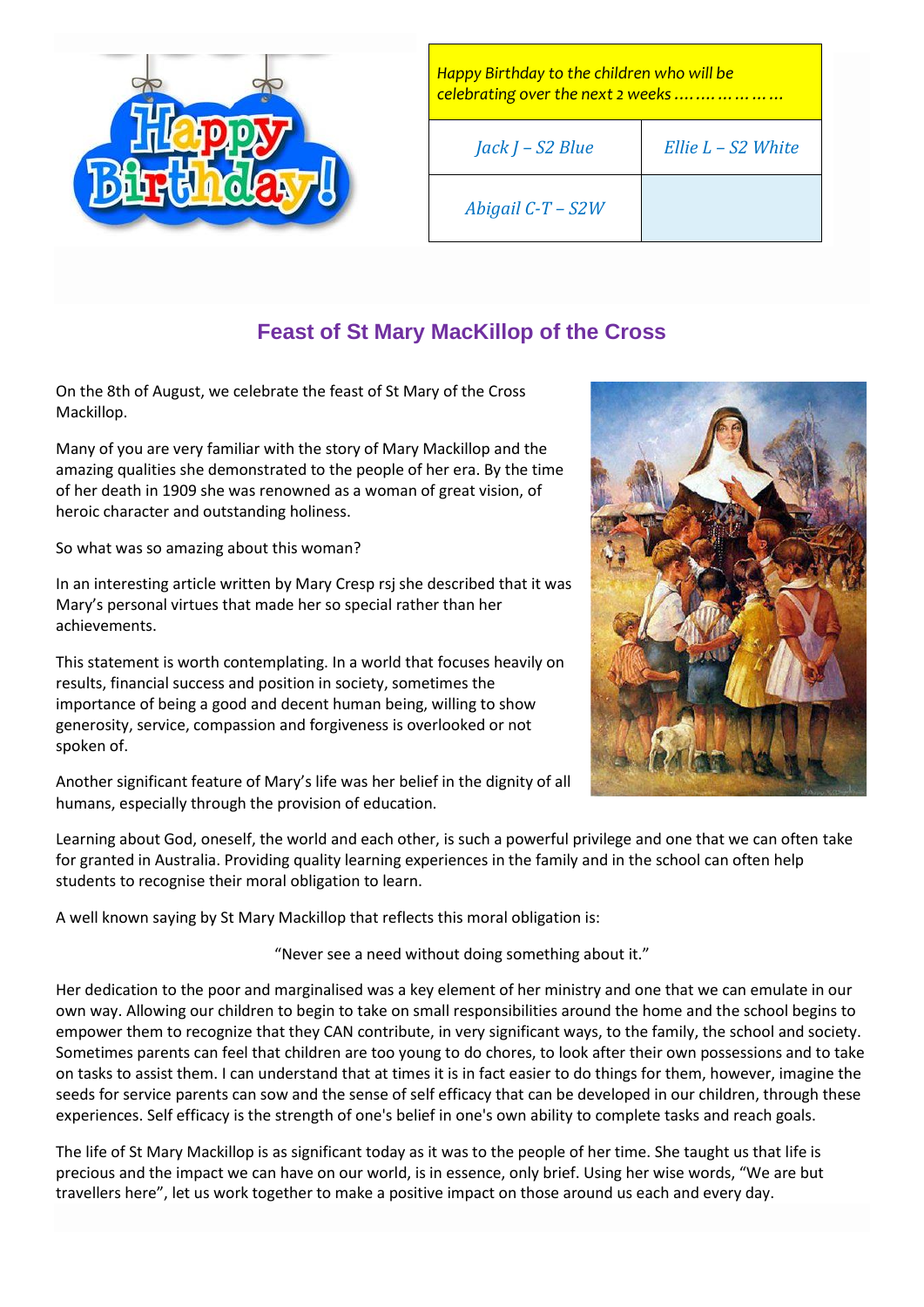

# **2021 NSW PREMIER'S READING CHALLENGE**

Premier's Reading Challenge Hello readers!

### **The Premier's Reading Challenge final date for 2021 has been extended to Friday September 3rd!**



This is great news for all our readers!

Don't forget you can access books through the Storybox library and choose books online. Ask your teachers for the username and password if you can't remember it!

Hawkesbury library also has online access for books so jump online and see if you can find some books to keep reading. The link is here [Hawkesbury Library E-Reading](https://www.hawkesbury.nsw.gov.au/library/elibrary/online-for-kids)

Of course, you can always access books through our own online library through our school website. Go to the heading Learning and then to school library.

Let's see how many students at St Monica's can complete the challenge! We have 45 already and 41 more who are nearly there!

Keep reading everyone. Mrs Melissa Beggs Enthusiastic Reader!

### News From The Parish

### **SACRAMENT OF FIRST EUCHARIST – IMPORTANT CHANGES**

Group Classes will not be returning this term in preparation for sacrament of First Eucharist **– Parents and Children will need to continue to work through booklets at home in preparation for sacrament of First Eucharist.**

Please contact Irene Galea at [sacraments@parishofrichmond.org.au](mailto:sacraments@parishofrichmond.org.au) should you require additional support or are struggling with new process.

**CEREMONY DATES for weekend of 28th & 29th August will been rescheduled to weekend of 16th & 17th October**

**CEREMONY DATES for weekend of 11th & 12th September will go ahead as scheduled unless restrictions are extended**

**REHEARSAL AND RECONCILATION for First Eucharist : Tuesday 7th September at 4.00pm or Thursday 9 th September at 6.30pm – All children and parents must attend one of these ceremonies**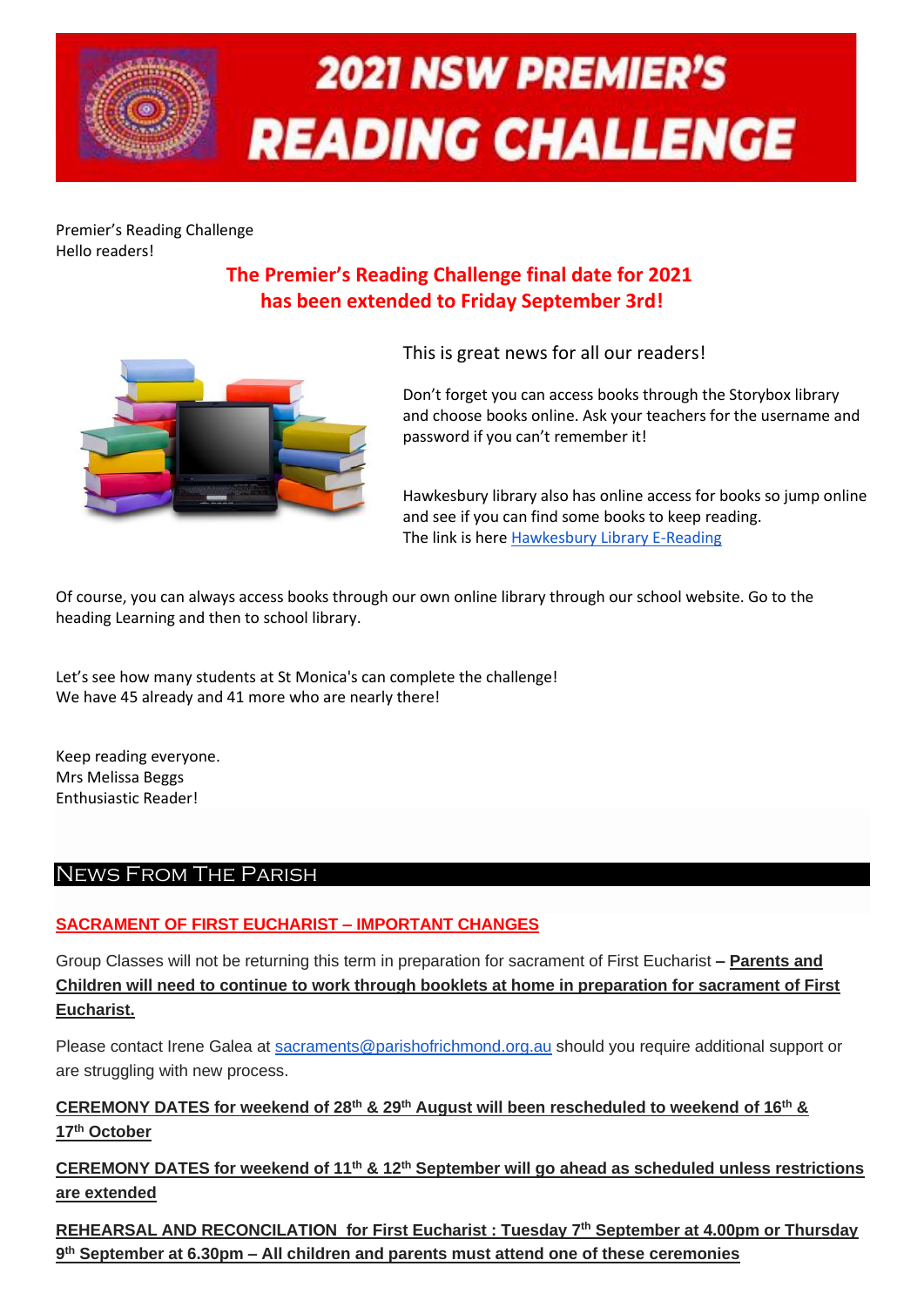### School Well-Being Counselling Service

The wellbeing of children and young people in Catholic Education Diocese of Parramatta schools is of paramount importance. A sense of well-being and connectedness in schools promotes optimal development of the person and contributes to academic success. Access to counselling services can be made by contacting your child's classroom teacher who will then put forward a referral. Our school counsellor is at St Monica's every Tuesday and Wednesday during the term and this continues during Remote Learning.

### Healthy Eating Ideas at home



### Fun activities for kids



You may have seen our [Healthy Holidays Guide](https://aus01.safelinks.protection.outlook.com/?url=https%3A%2F%2Fhealthylunchbox.com.au%2Fblog%2Fhealthy-holidays-guide%2F%3Futm_source%3Dreferral%26utm_medium%3Demail%26utm_campaign%3Dnsw_hlb21%26utm_content%3Dschools_t3email&data=04%7C01%7Chealthylunchbox%40nswcc.org.au%7Cfc396c903d0b411658be08d94f33b821%7Cd1915bf415464990bcd4abdb03b89703%7C0%7C0%7C637627905848554135%7CUnknown%7CTWFpbGZsb3d8eyJWIjoiMC4wLjAwMDAiLCJQIjoiV2luMzIiLCJBTiI6Ik1haWwiLCJXVCI6Mn0%3D%7C1000&sdata=TkpN8%2FKAyflxDDMHXaKKluW6B9bKLJVob7kT2nc7%2BdU%3D&reserved=0) that we promoted during the last school holidays? This guide isn't just for the holidays, but is a fantastic resource with lots of activities to keep kids learning through the lockdown such as [design a menu](https://aus01.safelinks.protection.outlook.com/?url=https%3A%2F%2Fhealthylunchbox.com.au%2Fblog%2Fcreate-your-own-cafe%2F%3Futm_source%3Dreferral%26utm_medium%3Demail%26utm_campaign%3Dnsw_hlb21%26utm_content%3Dschools_t3email&data=04%7C01%7Chealthylunchbox%40nswcc.org.au%7Cfc396c903d0b411658be08d94f33b821%7Cd1915bf415464990bcd4abdb03b89703%7C0%7C0%7C637627905848554135%7CUnknown%7CTWFpbGZsb3d8eyJWIjoiMC4wLjAwMDAiLCJQIjoiV2luMzIiLCJBTiI6Ik1haWwiLCJXVCI6Mn0%3D%7C1000&sdata=lqkiJl6DoTene3aZC4SsQY471jbTzRazIlaudUEeo8E%3D&reserved=0) or build a lunch box using our online interactive [Lunch Box Builder.](https://aus01.safelinks.protection.outlook.com/?url=https%3A%2F%2Fhealthylunchbox.com.au%2Fbuilder%2F%3Futm_source%3Dreferral%26utm_medium%3Demail%26utm_campaign%3Dnsw_hlb21%26utm_content%3Dschools_t3email&data=04%7C01%7Chealthylunchbox%40nswcc.org.au%7Cfc396c903d0b411658be08d94f33b821%7Cd1915bf415464990bcd4abdb03b89703%7C0%7C0%7C637627905848564135%7CUnknown%7CTWFpbGZsb3d8eyJWIjoiMC4wLjAwMDAiLCJQIjoiV2luMzIiLCJBTiI6Ik1haWwiLCJXVCI6Mn0%3D%7C1000&sdata=Tr6Jkzjx04VOQ4P5w5x4gOSZdHEWsE1%2ByT7%2BqbRFi6I%3D&reserved=0)